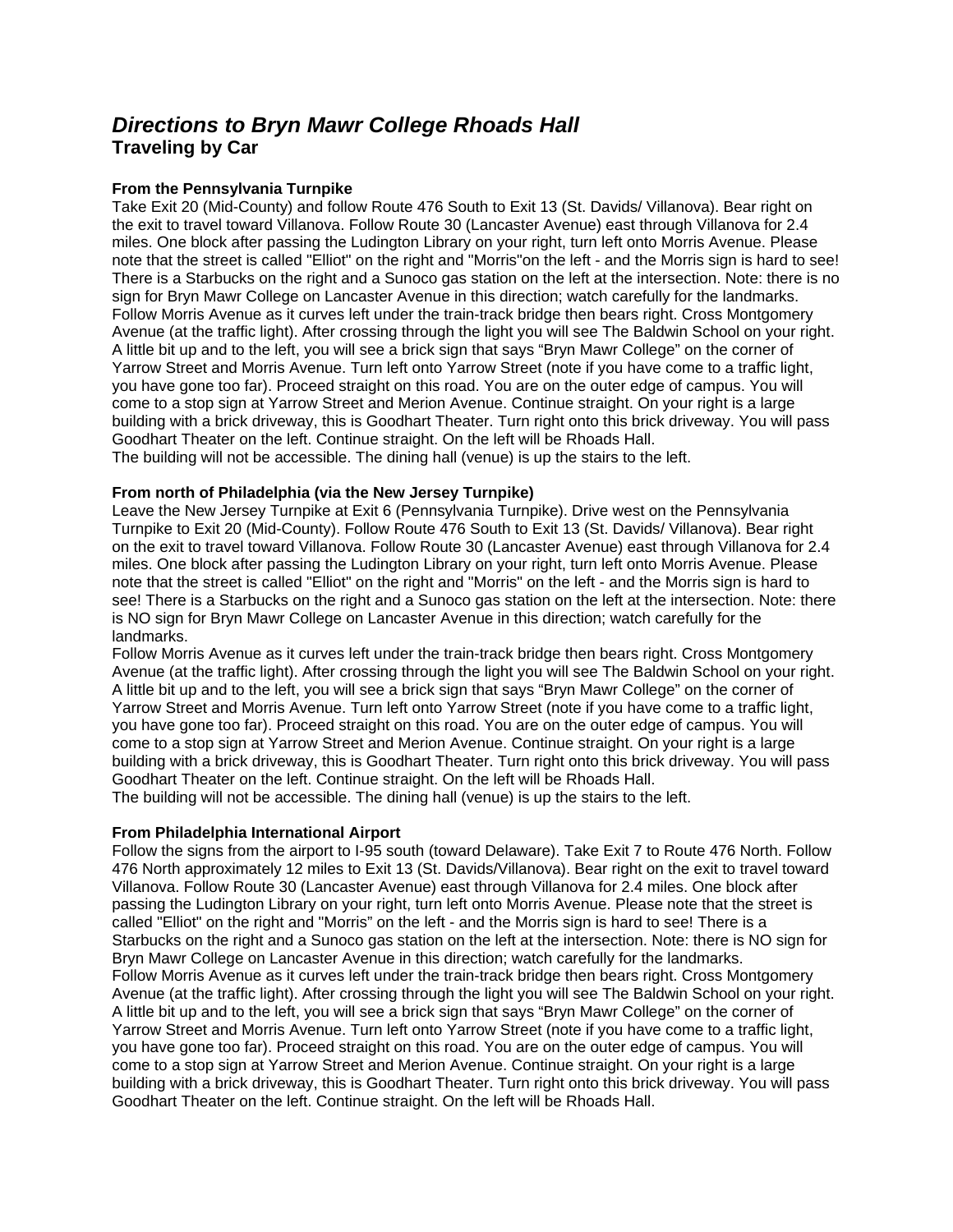The building will not be accessible. The dining hall (venue) is up the stairs to the left.

## **From south of Philadelphia (via the New Jersey Turnpike)**

Leave the New Jersey Turnpike at Exit 11 and follow Rt. 322 West to the Commodore Barry Bridge to I-95 North. From I-95 take Exit 7 to I-476 North toward Plymouth Meeting. Follow 476 North approximately 12 miles to Exit 13 (St. Davids/Villanova). Bear right on the exit to travel toward Villanova. Follow Route 30 (Lancaster Avenue) east through Villanova for 2.4 miles. One block after passing the Ludington Library on your right, turn left onto Morris Avenue. Please note that the street is called "Elliot" on the right and "Morris" on the left - and the Morris sign is hard to see! There is a Starbucks on the right and a Sunoco gas station on the left at the intersection. Note: there is NO sign for Bryn Mawr College on Lancaster Avenue in this direction; watch carefully for the landmarks.

Follow Morris Avenue as it curves left under the train-track bridge then bears right. Cross Montgomery Avenue (at the traffic light). After crossing through the light you will see The Baldwin School on your right. A little bit up and to the left, you will see a brick sign that says "Bryn Mawr College" on the corner of Yarrow Street and Morris Avenue. Turn left onto Yarrow Street (note if you have come to a traffic light, you have gone too far). Proceed straight on this road. You are on the outer edge of campus. You will come to a stop sign at Yarrow Street and Merion Avenue. Continue straight. On your right is a large building with a brick driveway, this is Goodhart Theater. Turn right onto this brick driveway. You will pass Goodhart Theater on the left. Continue straight. On the left will be Rhoads Hall.

The building will not be accessible. The dining hall (venue) is up the stairs to the left.

## **From Washington, D.C., and other points south**

Via I-95 approaching Chester, Penn., take Exit 7 (476 North toward Plymouth Meeting). Follow 476 North approximately 12 miles to Exit 13 (St. Davids/Villanova). Bear right on the exit to travel toward Villanova. Follow Route 30 (Lancaster Avenue) east through Villanova for 2.4 miles. One block after passing the Ludington Library on your right, turn left onto Morris Avenue. Please note that the street is called "Elliot" on the right and "Morris" on the left - and the Morris sign is hard to see! There is a Starbucks on the right and a Sunoco gas station on the left at the intersection. Note: there is NO sign for Bryn Mawr College on Lancaster Avenue in this direction; watch carefully for the landmarks.

Follow Morris Avenue as it curves left under the train-track bridge then bears right. Cross Montgomery Avenue (at the traffic light). After crossing through the light you will see The Baldwin School on your right. A little bit up and to the left, you will see a brick sign that says "Bryn Mawr College" on the corner of Yarrow Street and Morris Avenue. Turn left onto Yarrow Street (note if you have come to a traffic light, you have gone too far). Proceed straight on this road. You are on the outer edge of campus. You will come to a stop sign at Yarrow Street and Merion Avenue. Continue straight. On your right is a large building with a brick driveway, this is Goodhart Theater. Turn right onto this brick driveway. You will pass Goodhart Theater on the left. Continue straight. On the left will be Rhoads Hall.

The building will not be accessible. The dining hall (venue) is up the stairs to the left.

## **From Route 76 eastbound**

Take Route 76 to 476 south. Take 476 to Exit 13 (St. Davids/Villanova). Bear right on the exit to travel toward Villanova. Follow Route 30 (Lancaster Avenue) east through Villanova for 2.4 miles. One block after passing the Ludington Library on your right, turn left onto Morris Avenue. Please note that the street is called "Elliot" on the right and "Morris" on the left - and the Morris sign is hard to see! There is a Starbucks on the right and a Sunoco gas station on the left at the intersection. Note: there is NO sign for Bryn Mawr College on Lancaster Avenue in this direction; watch carefully for the landmarks. Follow Morris Avenue as it curves left under the train-track bridge then bears right. Cross Montgomery Avenue (at the traffic light). After crossing through the light you will see The Baldwin School on your right. A little bit up and to the left, you will see a brick sign that says "Bryn Mawr College" on the corner of Yarrow Street and Morris Avenue. Turn left onto Yarrow Street (note if you have come to a traffic light, you have gone too far). Proceed straight on this road. You are on the outer edge of campus. You will come to a stop sign at Yarrow Street and Merion Avenue. Continue straight. On your right is a large building with a brick driveway, this is Goodhart Theater. Turn right onto this brick driveway. You will pass Goodhart Theater on the left. Continue straight. On the left will be Rhoads Hall.

The building will not be accessible. The dining hall (venue) is up the stairs to the left.